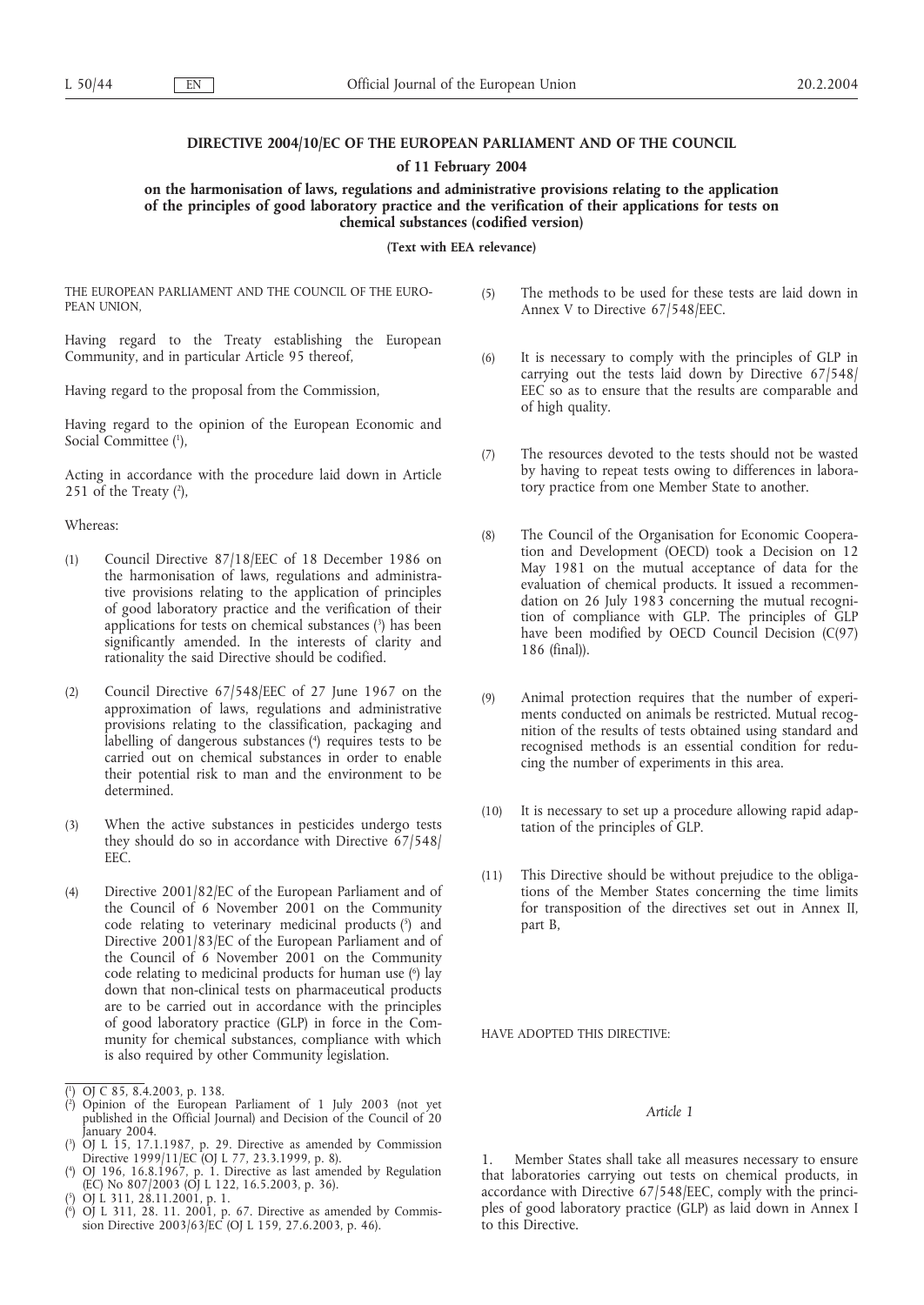2. Paragraph 1 shall apply also where other Community provisions provide for the application of the principles of GLP in respect of tests on chemical products to evaluate their safety for man and/or the environment.

#### *Article 2*

When submitting results, the laboratories referred to in Article 1 shall certify that the tests have been carried out in conformity with the principles of GLP referred to in that Article.

## *Article 3*

1. Member States shall adopt the measures necessary for verification of compliance with the principles of GLP. These measures shall include, in particular, inspections and study checks in accordance with the recommendations of the OECD in this area.

2. Member States shall notify to the Commission the name or names of the authority or authorities responsible for verifying compliance with the principles of GLP, as referred to in paragraph 1. The Commission shall inform the other Member States thereof.

#### *Article 4*

Any adaptation to the principles of GLP mentioned in Article 1 shall be adopted in accordance with the procedure referred to in Article 29 of Directive 67/548/EEC.

#### *Article 5*

1. Where Community provisions require application of the principles of GLP following the entry into force of this Directive for tests on chemical products, Member States may not, on grounds relating to the principles of GLP, prohibit, restrict or impede the placing on the market of chemical products if the principles applied by the laboratories concerned are in conformity with those mentioned in Article 1.

2. Should a Member State establish on the basis of detailed evidence that the application of the principles of GLP and the verification of their application for tests on chemical substances show that, although a chemical substance has been examined in accordance with the requirements of this Directive, it

presents a danger to man and the environment, the Member State may provisionally prohibit or make subject to special conditions the marketing of that substance on its territory. It shall immediately inform the Commission and the other Member States thereof and give the grounds for its decision.

The Commission shall, within six weeks, consult the Member States concerned and then give its opinion and take suitable measures without delay.

Should the Commission consider that technical adaptations to this Directive are necessary, those adaptations shall be adopted either by the Commission or by the Council in accordance with the procedure referred to in Article 4. In that case, the Member State which adopted the safeguard measures may maintain them until the entry into force of those adaptations.

#### *Article 6*

Directive 87/18/EEC is hereby repealed, without prejudice to the obligations of the Member States concerning the time limits for transposition of the Directives set out in Annex II, part B.

References made to the repealed Directive shall be construed as being made to this Directive and shall be read in accordance with the correlation table in Annex III.

#### *Article 7*

This Directive shall enter into force on the 20th day following that of its publication in the *Official Journal of the European Union*.

## *Article 8*

This Directive is addressed to the Member States.

Done at Strasbourg, 11 February 2004.

| For the European Parliament | For the Council |
|-----------------------------|-----------------|
| The President               | The President   |
| P. COX                      | M. McDOWELL     |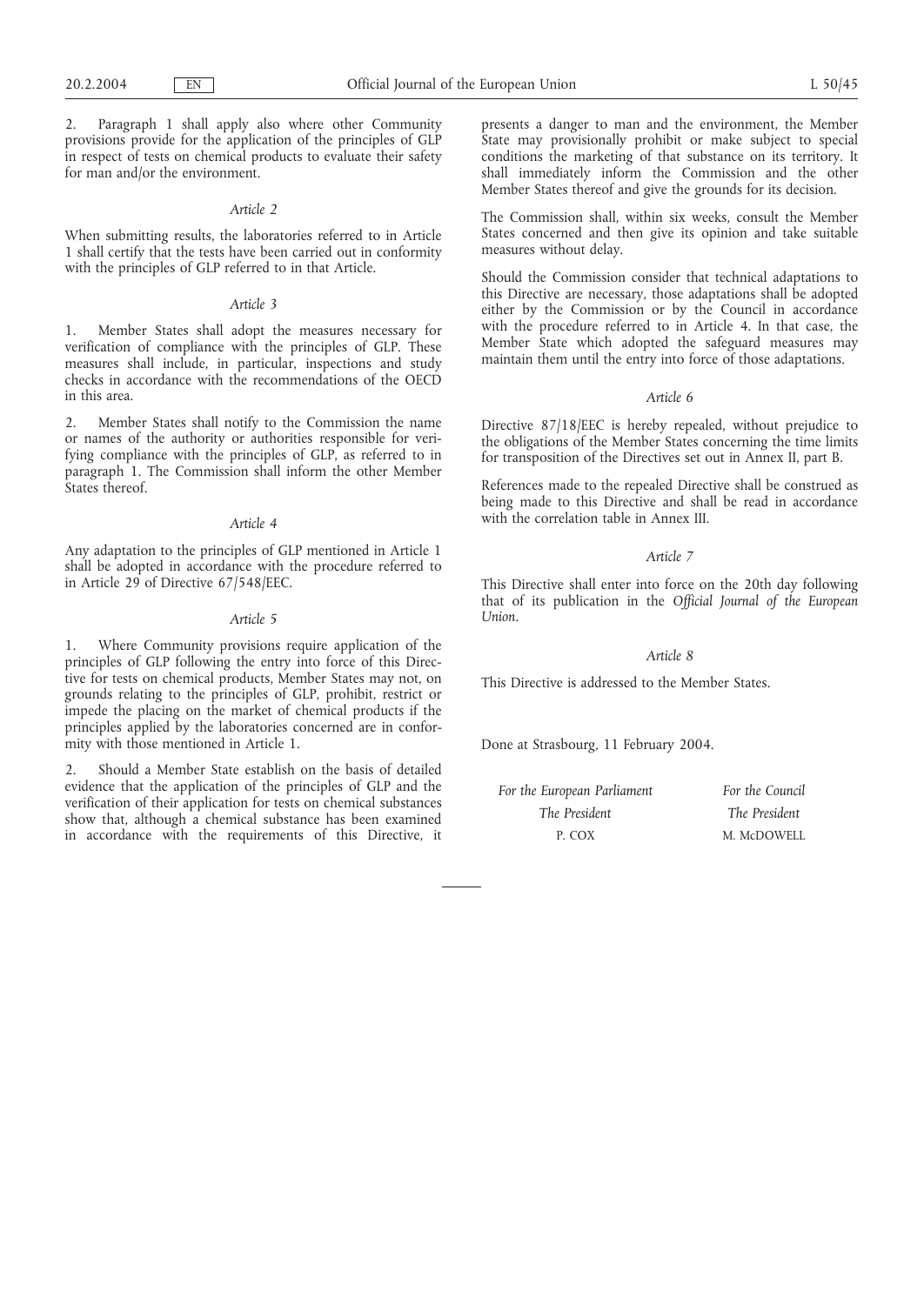## *ANNEX I*

## **THE OECD PRINCIPLES OF GOOD LABORATORY PRACTICE (GLP)**

## **CONTENTS**

*SECTION I*

## **INTRODUCTION**

Preface

## 1. **Scope**

### 2. **Definitions of terms**

- 2.1. Good laboratory practice
- 2.2. Terms concerning the organisation of a test facility
- 2.3. Terms concerning the non-clinical health and environmental safety study
- 2.4. Terms concerning the test item

### *SECTION II*

## **GOOD LABORATORY PRACTICE PRINCIPLES**

#### 1. **Test facility organisation and personnel**

- 1.1. Test facility management's responsibilities
- 1.2. Study director's responsibilities
- 1.3. Principal investigator's responsibilities
- 1.4. Study personnel's responsibilities

## 2. **Quality assurance programme**

- 2.1. General
- 2.2. Responsibilities of the quality assurance personnel

## 3. **Facilities**

- 3.1. General
- 3.2. Test system facilities
- 3.3. Facilities for handling test and reference items
- 3.4. Archive facilities
- 3.5. Waste disposal

## 4. **Apparatus, material, and reagents**

## 5. **Test systems**

- 5.1. Physical/chemical
- 5.2. Biological

## 6. **Test and reference items**

- 6.1. Receipt, handling, sampling and storage
- 6.2. Characterisation

# 7. **Standard operating procedures**

## 8. **Performance of the study**

- 8.1. Study plan
- 8.2. Content of the study plan
- 8.3. Conduct of the study

# 9. **Reporting of study results**

- 9.1. General
- 9.2. Content of the final report
- 10. **Storage and retention of records and materials**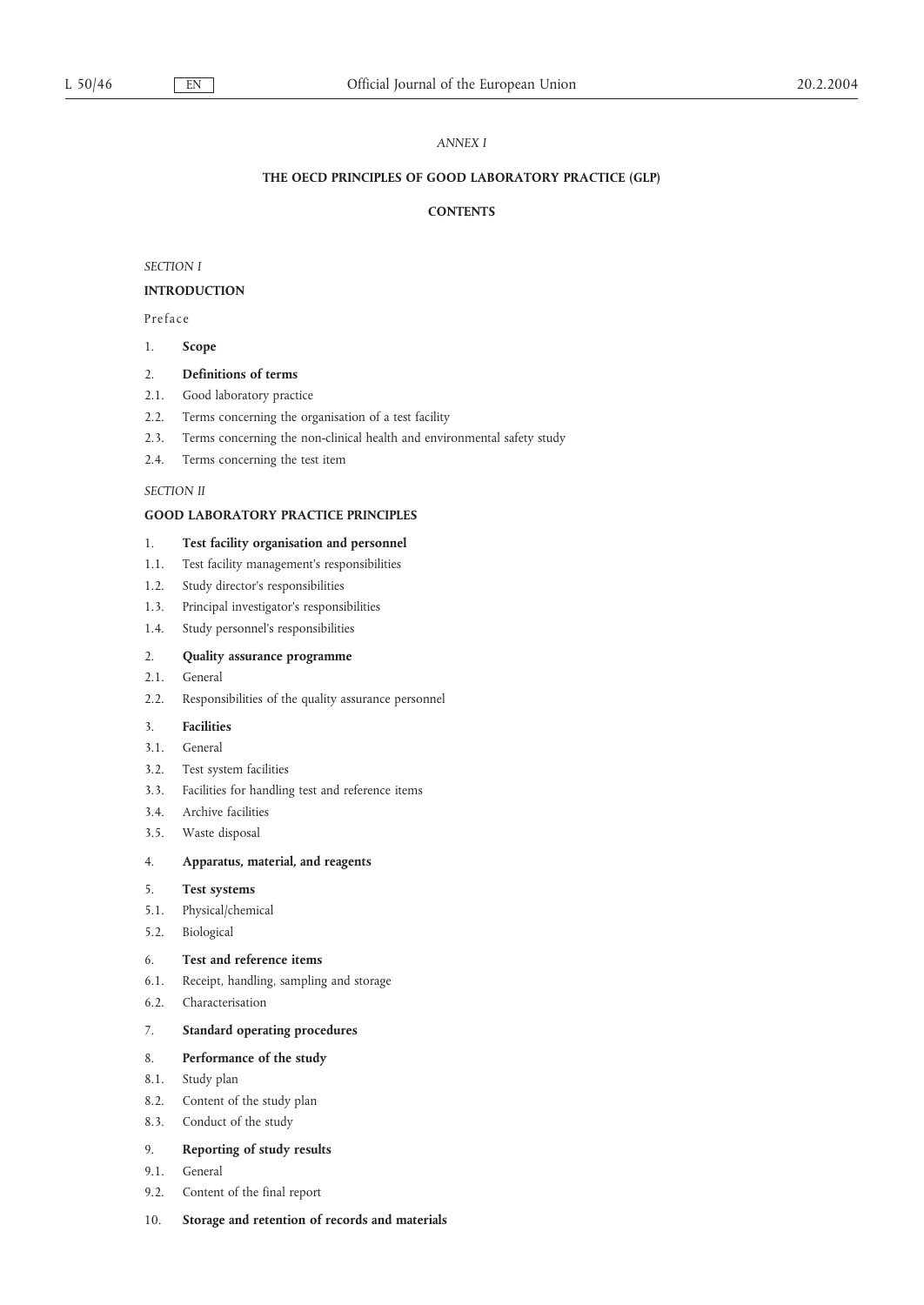#### *SECTION I*

## **INTRODUCTION**

## Preface

Government and industry are concerned about the quality of non-clinical health and environmental safety studies upon which hazard assessments are based. As a consequence, OECD Member States have established criteria for the performance of these studies.

To avoid different schemes of implementation that could impede international trade in chemicals, OECD Member States have pursued international harmonisation of test methods and good laboratory practice. In 1979 and 1980 an international group of experts, established under the special programme on the control of chemicals, developed the 'OECD principles of good laboratory practice' (GLP), utilising common managerial and scientific practices and experience from various national and international sources. These principles of GLP were adopted by the OECD Council in 1981, as an Annex to the Council Decision on the mutual acceptance of data in the assessment of chemicals (C(81) 30 (final)).

In 1995 and 1996, a new group of experts was formed to revise and update the principles. The current document is the result of the consensus reached by that group. It cancels and replaces the original principles adopted in 1981.

The purpose of these principles of good laboratory practice is to promote the development of quality test data. Comparable quality of test data forms the basis for the mutual acceptance of data among countries. If individual countries can confidently rely on test data developed in other countries, duplicative testing can be avoided, thereby saving time and resources. The application of these principles should help to avoid the creation of technical barriers to trade, and further improve the protection of human health and the environment.

#### 1. **Scope**

These principles of good laboratory practice should be applied to the non-clinical safety testing of test items contained in pharmaceutical products, pesticide products, cosmetic products, veterinary drugs as well as food additives, feed additives, and industrial chemicals. These test items are frequently synthetic chemicals, but may be of natural or biological origin and, in some circumstances, may be living organisms. The purpose of testing these test items is to obtain data on their properties and/or their safety with respect to human health and/or the environment.

Non-clinical health and environmental safety studies covered by the principles of good laboratory practice include work conducted in the laboratory, in greenhouses, and in the field.

Unless specifically exempted by national legislation, these principles of good laboratory practice apply to all nonclinical health and environmental safety studies required by regulation for the purpose of registering or licensing pharmaceuticals, pesticides, food and feed additives, cosmetic products, veterinary drug products and similar products, and for the regulation of industrial chemicals.

### 2. **Definition of terms**

#### 2.1. *Good laboratory practice*

Good laboratory practice (GLP) is a quality system concerned with the organisational process and the conditions under which non-clinical health and environmental safety studies are planned, performed, monitored, recorded, archived and reported.

- 2.2. *Terms concerning the organisation of a test facility*
	- 1. Test facility means the persons, premises and operational unit(s) that are necessary for conducting the non-clinical health and environmental safety study. For multisite studies, those which are conducted at more than one site, the test facility comprises the site at which the study director is located and all individual test sites, which individually or collectively can be considered to be test facilities.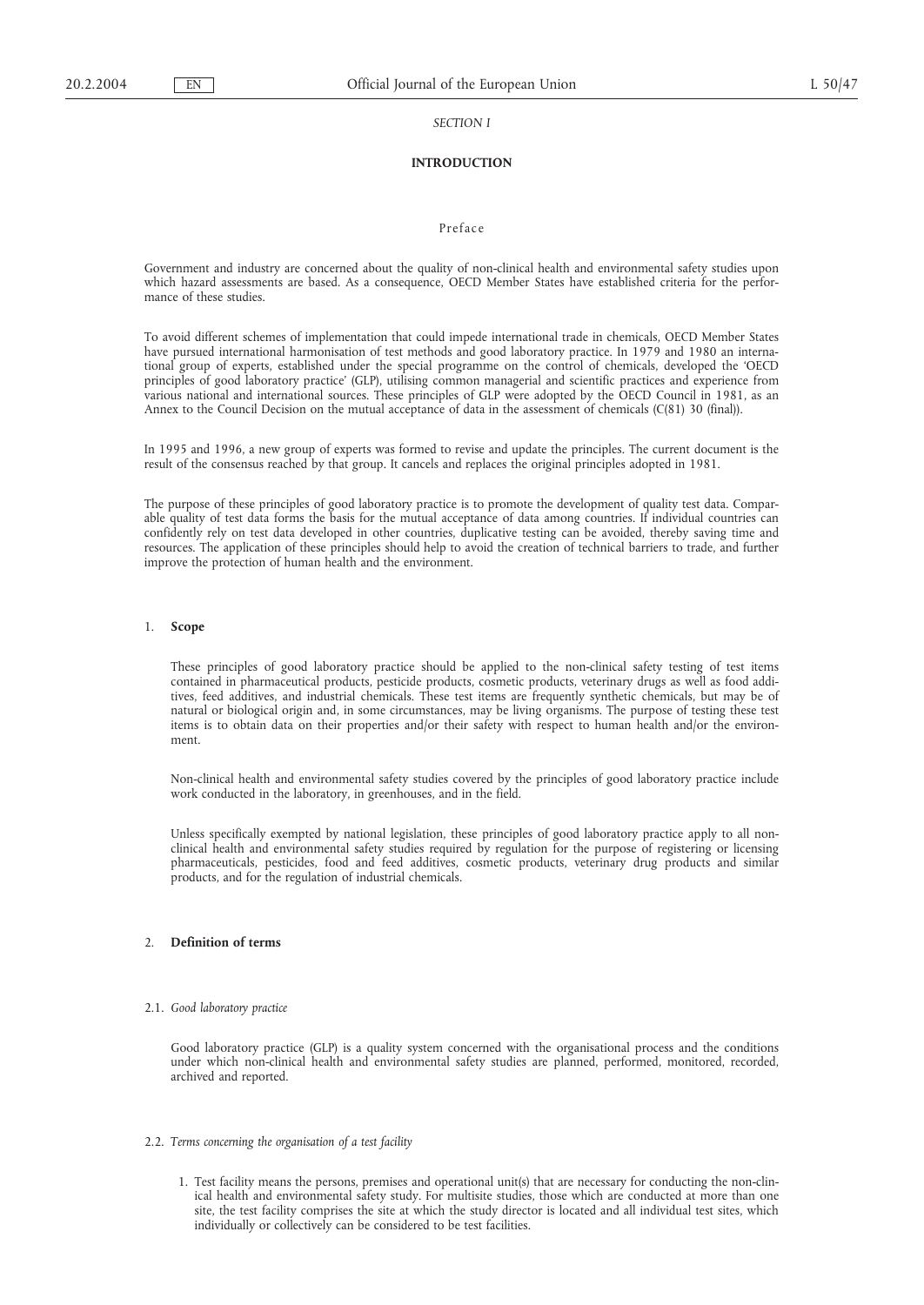- 2. Test site means the location(s) at which a phase(s) of a study is conducted.
- 3. Test facility management means the person(s) who has the authority and formal responsibility for the organisation and functioning of the test facility according to these principles of good laboratory practice.
- 4. Test site management (if appointed) means the person(s) responsible for ensuring that the phase(s) of the study, for which he is responsible, are conducted according to these principles of good laboratory practice.
- 5. Sponsor means an entity which commissions, supports and/or submits a non-clinical health and environmental safety study.
- 6. Study director means the individual responsible for the overall conduct of the non-clinical health and environmental safety study.
- 7. Principal investigator means an individual who, for a multisite study, acts on behalf of the study director and has defined responsibility for delegated phases of the study. The study director's responsibility for the overall conduct of the study cannot be delegated to the principal investigator(s); this includes approval of the study plan and its amendments, approval of the final report, and ensuring that all applicable principles of good laboratory practice are followed.
- 8. Quality assurance programme: means a defined system, including personnel, which is independent of study conduct and is designed to assure test facility management of compliance with these principles of good laboratory practice.
- 9. Standard operating procedures (SOPs) means documented procedures which describe how to perform tests or activities normally not specified in detail in study plans or test guidelines.
- 10. Master schedule means a compilation of information to assist in the assessment of workload and for the tracking of studies at a test facility.
- 2.3. *Terms concerning the non-clinical health and environmental safety study*
	- 1. Non-clinical health and environmental safety study, henceforth referred to simply as 'study', means an experiment or set of experiments in which a test item is examined under laboratory conditions or in the environment to obtain data on its properties and/or its safety, intended for submission to appropriate regulatory authorities.
	- 2. Short-term study means a study of short duration with widely used, routine techniques.
	- 3. Study plan means a document which defines the objectives and experimental design for the conduct of the study, and includes any amendments.
	- 4. Study plan amendment means an intended change to the study plan after the study initiation date.
	- 5. Study plan deviation means an unintended departure from the study plan after the study initiation date.
	- 6. Test system means any biological, chemical or physical system, or a combination, thereof used in a study.
	- 7. Raw data means all original test facility records and documentation, or verified copies thereof, which are the result of the original observations and activities in a study. Raw data also may include, for example, photographs, microfilm or microfiche copies, computer readable media, dictated observations, recorded data from automated instruments, or any other data storage medium that has been recognised as capable of providing secure storage of information for a time period as stated in section 10 below.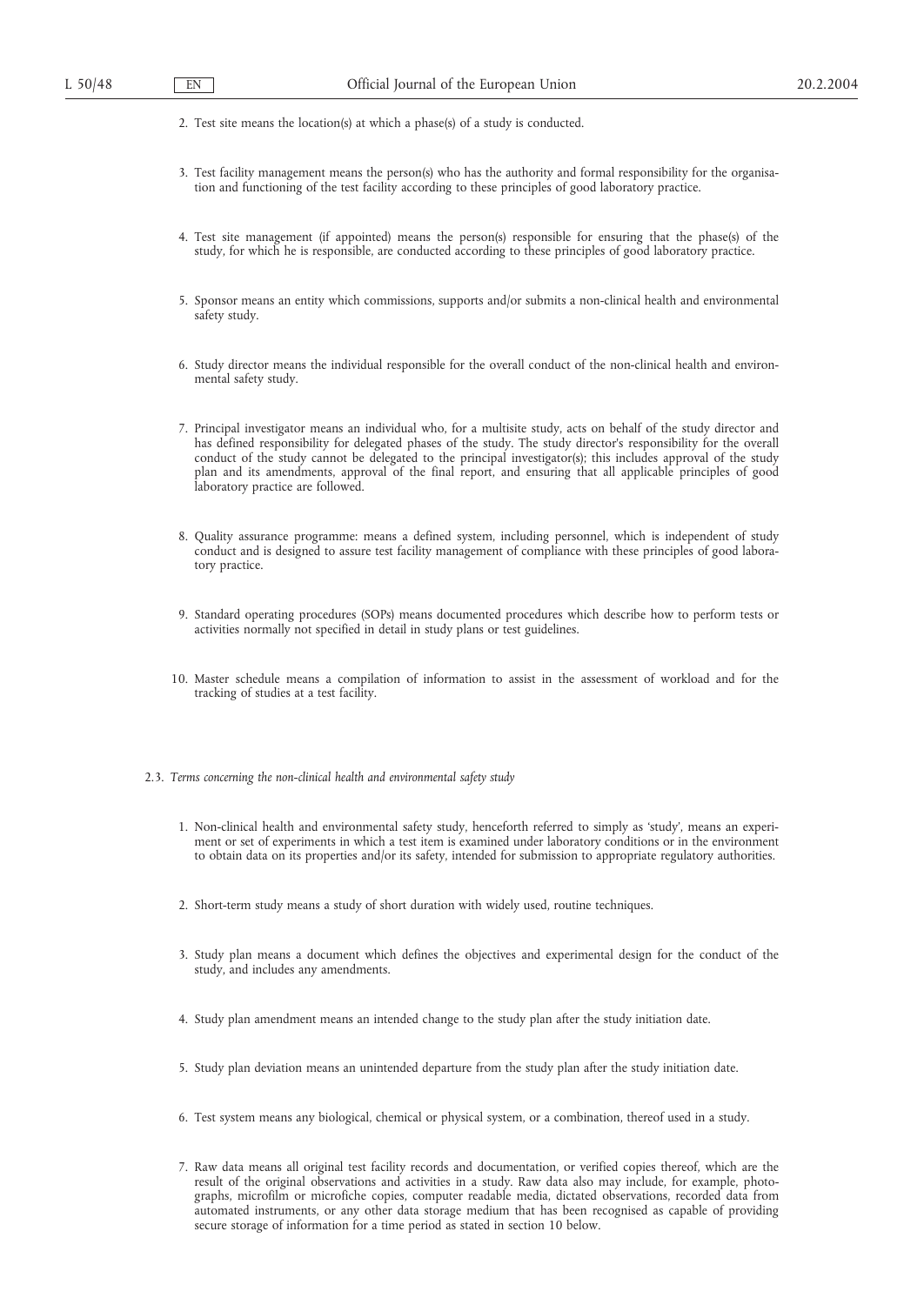- 8. Specimen means any material derived from a test system for examination, analysis, or retention.
- 9. Experimental starting date means the date on which the first study-specific data are collected.
- 10. Experimental completion date means the last date on which data are collected from the study.
- 11. Study initiation date means the date the study director signs the study plan.
- 12. Study completion date means the date the study director signs the final report.
- 2.4. *Terms concerning the test item*
	- 1. Test item means an article that is the subject of a study.
	- 2. Reference item (control item) means any article used to provide a basis for comparison with the test item.
	- 3. Batch means a specific quantity or lot of a test item or reference item produced during a defined cycle of manufacture in such a way that it could be expected to be of a uniform character and should be designated as such.
	- 4. Vehicle means any agent which serves as a carrier used to mix, disperse, or solubilise the test item or reference item to facilitate the administration/application to the test system.

#### *SECTION II*

#### **GOOD LABORATORY PRACTICE PRINCIPLES**

#### 1. **Test facility organisation and personnel**

- 1.1. *Test facility management's responsibilities*
	- 1. Each test facility management should ensure that these principles of good laboratory practice are complied with, in its test facility.
	- 2. At a minimum it should:
		- (a) ensure that a statement exists which identifies the individual(s) within a test facility who fulfil the responsibilities of management as defined by these principles of good laboratory practice;
		- (b) ensure that a sufficient number of qualified personnel, appropriate facilities, equipment, and materials are available for the timely and proper conduct of the study;
		- (c) ensure the maintenance of a record of the qualifications, training, experience and job description for each professional and technical individual;
		- (d) ensure that personnel clearly understand the functions they are to perform and, where necessary, provide training for these functions;
		- (e) ensure that appropriate and technically valid standard operating procedures are established and followed, and approve all original and revised standard operating procedures;
		- (f) ensure that there is a quality assurance programme with designated personnel and assure that the quality assurance responsibility is being performed in accordance with these principles of good laboratory practice;
		- (g) ensure that for each study an individual with the appropriate qualifications, training, and experience is designated by the management as the study director before the study is initiated. Replacement of a study director should be done according to established procedures, and should be documented;
		- (h) ensure, in the event of a multisite study, that, if needed, a principal investigator is designated, who is appropriately trained, qualified and experienced to supervise the delegated phase(s) of the study. Replacement of a principal investigator should be done according to established procedures, and should be documented;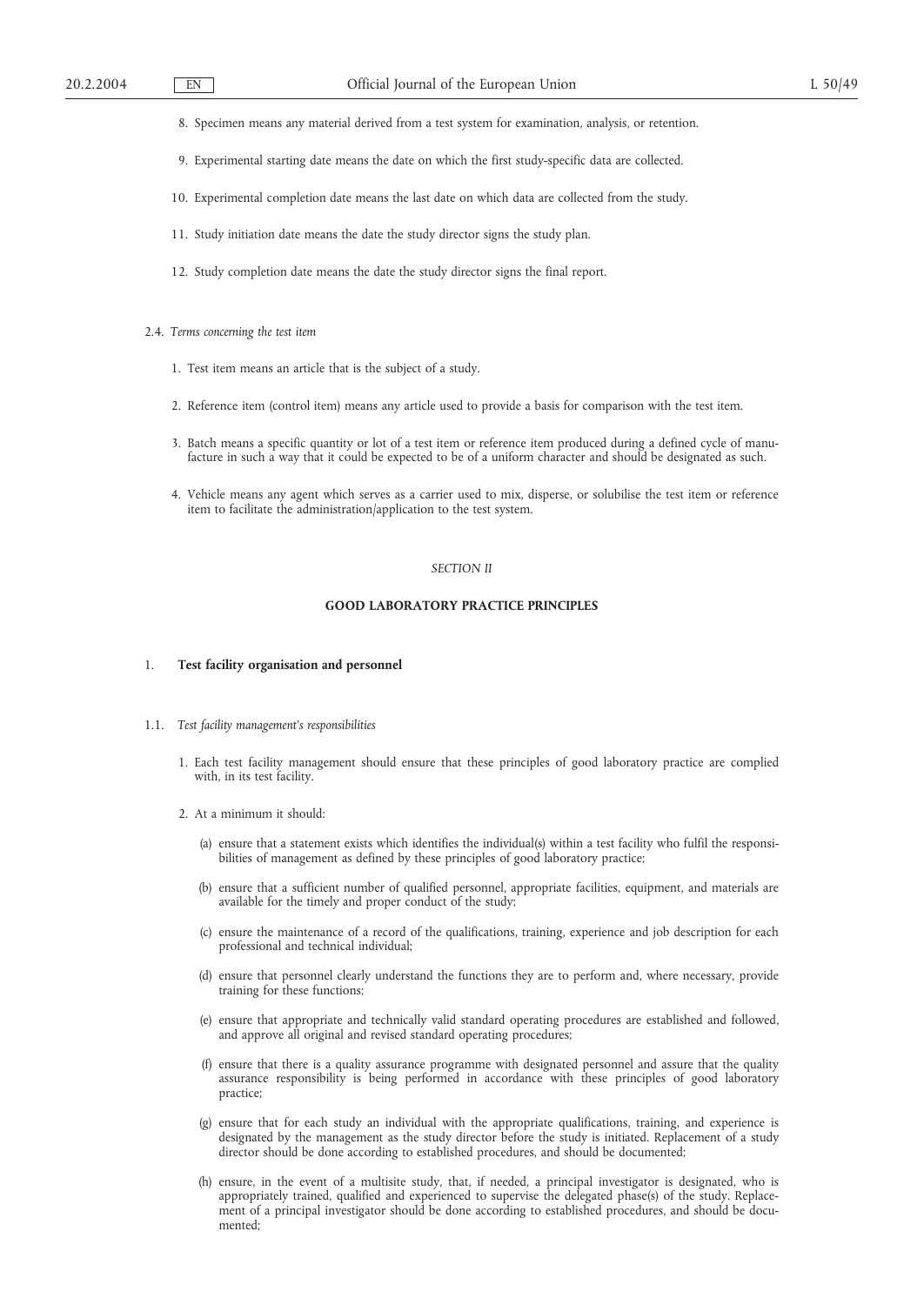- (i) ensure documented approval of the study plan by the study director;
- (j) ensure that the study director has made the approval study plan available to the quality assurance personnel;
- (k) ensure the maintenance of a historical file of all standard operating procedures;
- (l) ensure that an individual is identified as responsible for the management of the archive(s);
- (m) ensure the maintenance of a master schedule;
- (n) ensure that test facility supplies meet requirements appropriate to their use in a study;
- (o) ensure for a multisite study that clear lines of communication exist between the study director, principal investigator(s), the quality assurance programme(s) and study personnel;
- (p) ensure that test and reference items are appropriately characterised;
- (q) establish procedures to ensure that computerised systems are suitable for their intended purpose, and are validated, operated and maintained in accordance with these principles of good laboratory practice.
- 3. When a phase(s) of a study is conducted at a test site, test site management (if appointed) will have the responsibilities as defined above with the following exceptions:  $1.1.2(g)$ , (i), (j) and (o).
- 1.2. *Study director's responsibilities*
	- 1. The study director is the single point of study control and has the responsibility for the overall conduct of the study and for its final report.
	- 2. These responsibilities should include, but not be limited to, the following functions. The study director should:
		- (a) approve the study plan and any amendments to the study plan by dated signature;
		- (b) ensure that the quality assurance personnel have a copy of the study plan and any amendments in a timely manner and communicate effectively with the quality assurance personnel as required during the conduct of the study;
		- (c) ensure that study plans and amendments and standard operating procedures are available to study personnel;
		- (d) ensure that the study plan and the final report for a multisite study identify and define the role of any principal investigator(s) and any test facilities and test sites involved in the conduct of the study;
		- (e) ensure that the procedures specified in the study plan are followed, and assess and document the impact of any deviations from the study plan on the quality and integrity of the study, and take appropriate corrective action if necessary; acknowledge deviations from standard operating procedures during the conduct of the study;
		- (f) ensure that all raw data generated are fully documented and recorded;
		- (g) ensure that computerised systems used in the study have been validated;
		- (h) sign and date the final report to indicate acceptance of responsibility for the validity of the data and to indicate the extent to which the study complies with these principles of good laboratory practice;
		- (i) ensure that after completion (including termination) of the study, the study plan, the final report, raw data and supporting material are archived.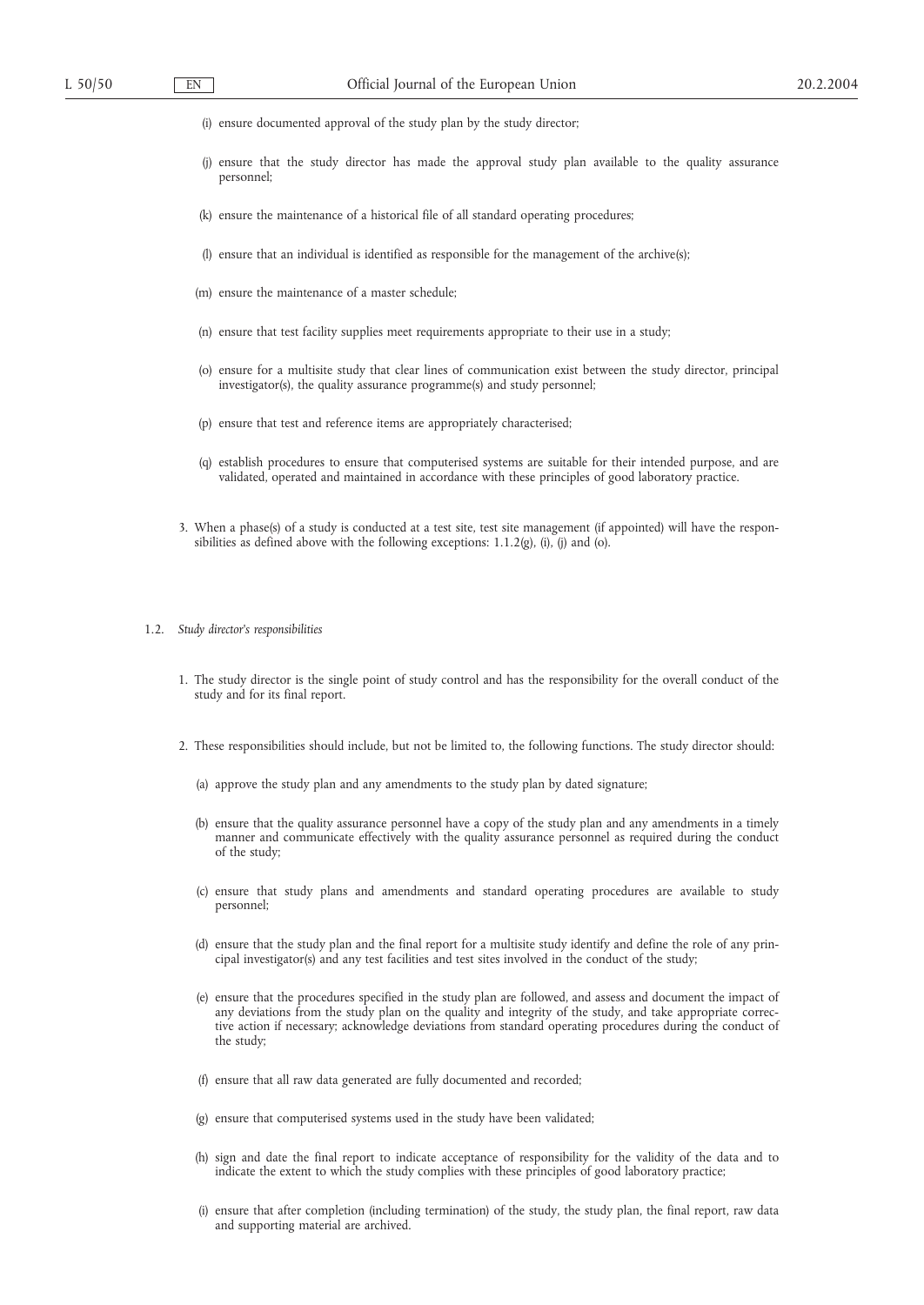1.3. *Principal investigator's responsibilities*

The principal investigator will ensure that the delegated phases of the study are conducted in accordance with the applicable principles of good laboratory practice.

- 1.4. *Study personnel's responsibilities*
	- 1. All personnel involved in the conduct of the study must be knowledgeable in those parts of the principles of good laboratory practice which are applicable to their involvement in the study.
	- 2. Study personnel will have access to the study plan and appropriate standard operating procedures applicable to their involvement in the study. It is their responsibility to comply with the instructions given in these documents. Any deviation from these instructions should be documented and communicated directly to the study director, and/or if appropriate, the principal investigator(s).
	- 3. All study personnel are responsible for recording raw data promptly and accurately and in compliance with these principles of good laboratory practice, and are responsible for the quality of their data.
	- 4. Study personnel should exercise health precautions to minimise risk to themselves and to ensure the integrity of the study. They should communicate to the appropriate person any relevant known health or medical condition in order that they can be excluded from operations that may affect the study.

## 2. **Quality assurance programme**

#### 2.1. *General*

- 1. The test facility should have a documented quality assurance programme to assure that studies performed are in compliance with these principles of good laboratory practice.
- 2. The quality assurance programme should be carried out by an individual or by individuals designated by and directly responsible to management and who are familiar with the test procedures.
- 3. This individual(s) should not be involved in the conduct of the study being assured.

#### 2.2. *Responsibilities of the quality assurance personnel*

The responsibilities of the quality assurance personnel include, but are not limited to, the following functions. They should:

- (a) maintain copies of all approved study plans and standard operating procedures in use in the test facility and have access to an up-to-date copy of the master schedule;
- (b) verify that the study plan contains the information required for compliance with these principles of good laboratory practice. This verification should be documented;
- (c) conduct inspections to determine if all studies are conducted in accordance with these principles of good laboratory practice. Inspections should also determine that study plans and standard operating procedures have been made available to study personnel and are being followed.

Inspections can be of three types as specified by quality assurance programme standard operating procedures:

- study-based inspections,
- facility-based inspections,
- process-based inspections.

Records of such inspections should be retained;

(d) inspect the final reports to confirm that the methods, procedures, and observations are accurately and completely described, and that the reported results accurately and completely reflect the raw data of the studies;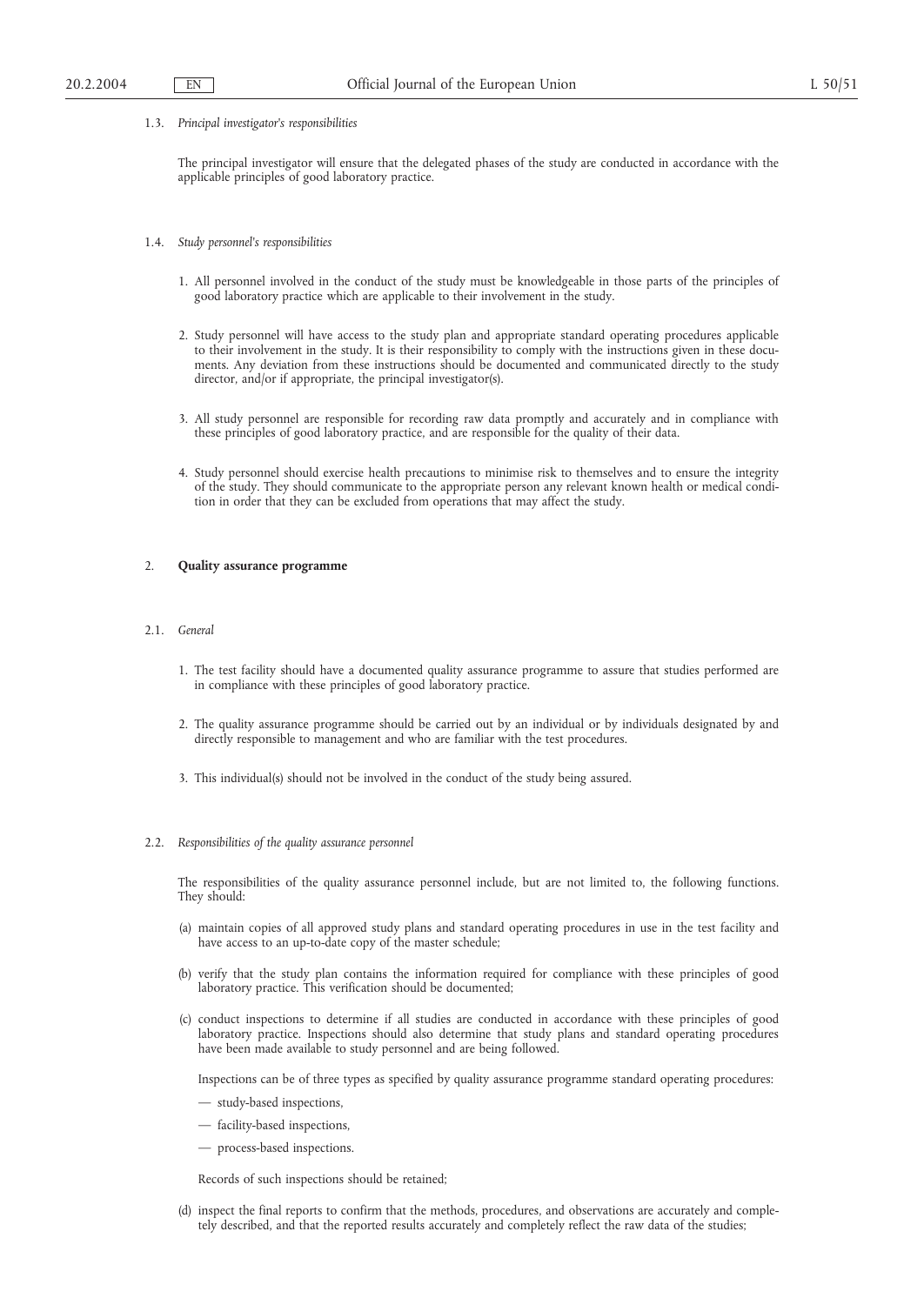- (e) promptly report any inspection results in writing to management and to the study director, and to the principal investigator(s) and the respective management, when applicable;
- (f) prepare and sign a statement, to be included with the final report, which specifies types of inspections and their dates, including the phase(s) of the study inspected, and the dates inspection results were reported to management and the study director and principal investigator(s), if applicable. This statement would also serve to confirm that the final report reflects the raw data.

## 3. **Facilities**

#### 3.1. *General*

- 1. The test facility should be of suitable size, construction and location to meet the requirements of the study and to minimise disturbance that would interfere with the validity of the study.
- 2. The design of the test facility should provide an adequate degree of separation of the different activities to assure the proper conduct of each study.

#### 3.2. *Test system facilities*

- 1. The test facility should have a sufficient number of rooms or areas to assure the isolation of test systems and the isolation of individual projects, involving substances or organisms known to be or suspected of being biohazardous.
- 2. Suitable rooms or areas should be available for the diagnosis, treatment and control of diseases, in order to ensure that there is no unacceptable degree of deterioration of test systems.
- 3. There should be storage rooms or areas as needed for supplies and equipment. Storage rooms or areas should be separated from rooms or areas housing the test systems and should provide adequate protection against infestation, contamination, and/or deterioration.

#### 3.3. *Facilities for handling test and reference items*

- 1. To prevent contamination or mix-ups, there should be separate rooms or areas for receipt and storage of the test and reference items, and mixing of the test items with a vehicle.
- 2. Storage rooms or areas for the test items should be separate from rooms or areas containing the test systems. They should be adequate to preserve identity, concentration, purity, and stability, and ensure safe storage for hazardous substances.
- 3.4. *Archive facilities*

Archive facilities should be provided for the secure storage and retrieval of study plans, raw data, final reports, samples of test items and specimens. Archive design and archive conditions should protect contents from untimely deterioration.

3.5. *Waste disposal*

Handling and disposal of wastes should be carried out in such a way as not to jeopardise the integrity of studies. This includes provision for appropriate collection, storage and disposal facilities, and decontamination and transportation procedures.

#### 4. **Apparatus, material, and reagents**

1. Apparatus, including validated computerised systems, used for the generation, storage and retrieval of data, and for controlling environmental factors relevant to the study should be suitably located and of appropriate design and adequate capacity.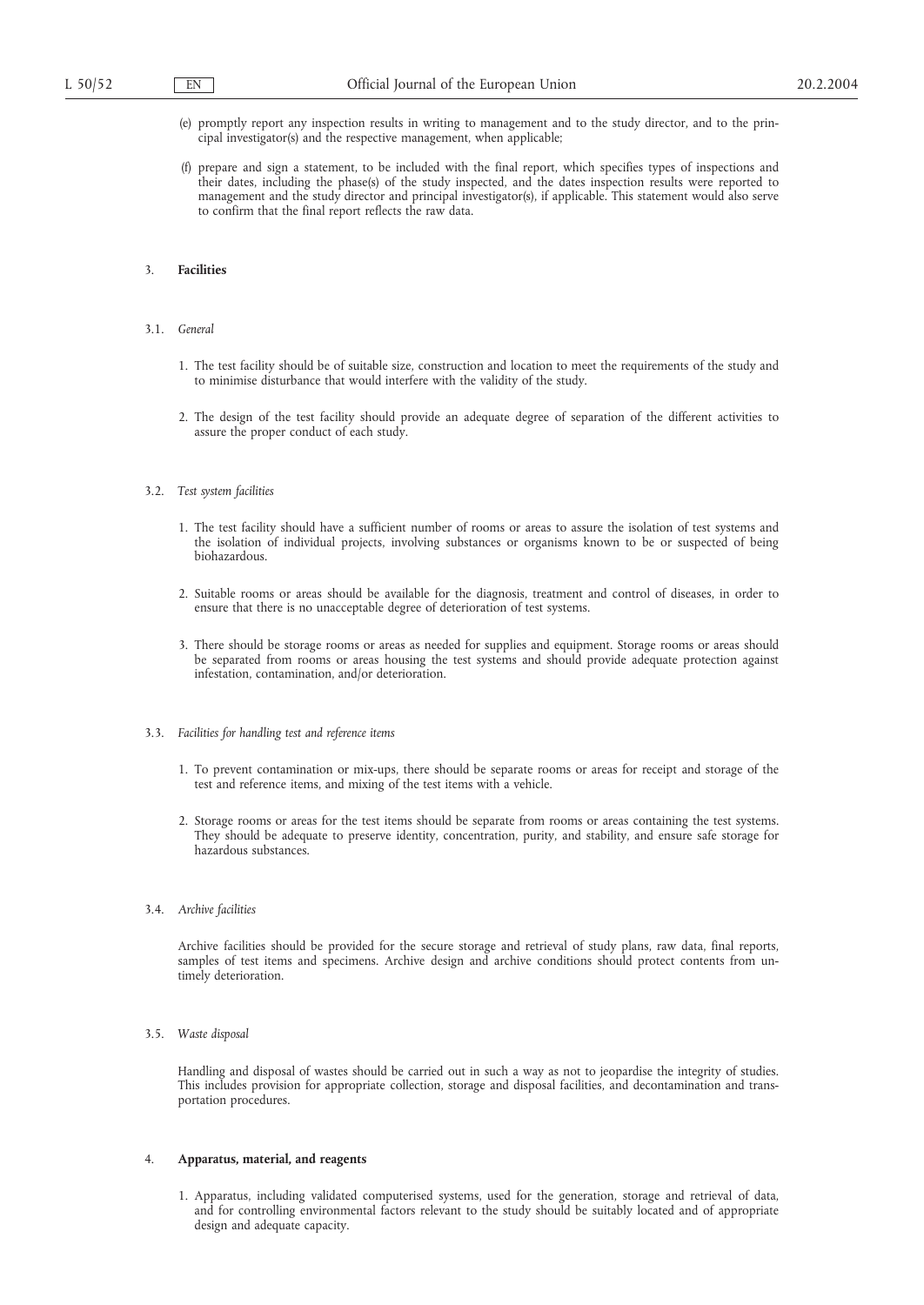- 2. Apparatus used in a study should be periodically inspected, cleaned, maintained, and calibrated according to standard operating procedures. Records of these activities should be maintained. Calibration should, where appropriate, be traceable to national or international standards of measurement.
- 3. Apparatus and materials used in a study should not interfere adversely with the test systems.
- 4. Chemicals, reagents, and solutions should be labelled to indicate identity (with concentration if appropriate), expiry date and specific storage instructions. Information concerning source, preparation date and stability should be available. The expiry date may be extended on the basis of documented evaluation or analysis.

## 5. **Test systems**

- 5.1. *Physical/chemical*
	- 1. Apparatus used for the generation of physical/chemical data should be suitably located and of appropriate design and adequate capacity.
	- 2. The integrity of the physical/chemical test systems should be ensured.
- 5.2. *Biological*
	- 1. Proper conditions should be established and maintained for the storage, housing, handling and care of biological test systems, in order to ensure the quality of the data.
	- 2. Newly received animal and plant test systems should be isolated until their health status has been evaluated. If any unusual mortality or morbidity occurs, this lot should not be used in studies and, when appropriate, should be humanely destroyed. At the experimental starting date of a study, test systems should be free of any disease or condition that might interfere with the purpose or conduct of the study. Test systems that become diseased or injured during the course of a study should be isolated and treated, if necessary to maintain the integrity of the study. Any diagnosis and treatment of any disease before or during a study should be recorded.
	- 3. Records of source, date of arrival, and arrival condition of test systems should be maintained.
	- 4. Biological test systems should be acclimatised to the test environment for an adequate period before the first administration/application of the test or reference item.
	- 5. All information needed to properly identify the test systems should appear on their housing or containers. Individual test systems that are to be removed from their housing or containers during the conduct of the study should bear appropriate identification, wherever possible.
	- 6. During use, housing or containers for test systems should be cleaned and sanitised at appropriate intervals. Any material that comes into contact with the test system should be free of contaminants at levels that would interfere with the study. Bedding for animals should be changed as required by sound husbandry practice. Use of pest control agents should be documented.
	- 7. Test systems used in field studies should be located so as to avoid interference in the study from spray drift and from past usage of pesticides.

## 6. **Test and reference items**

- 6.1. *Receipt, handling, sampling and storage*
	- 1. Records including test item and reference item characterisation, date of receipt, expiry date, quantities received and used in studies should be maintained.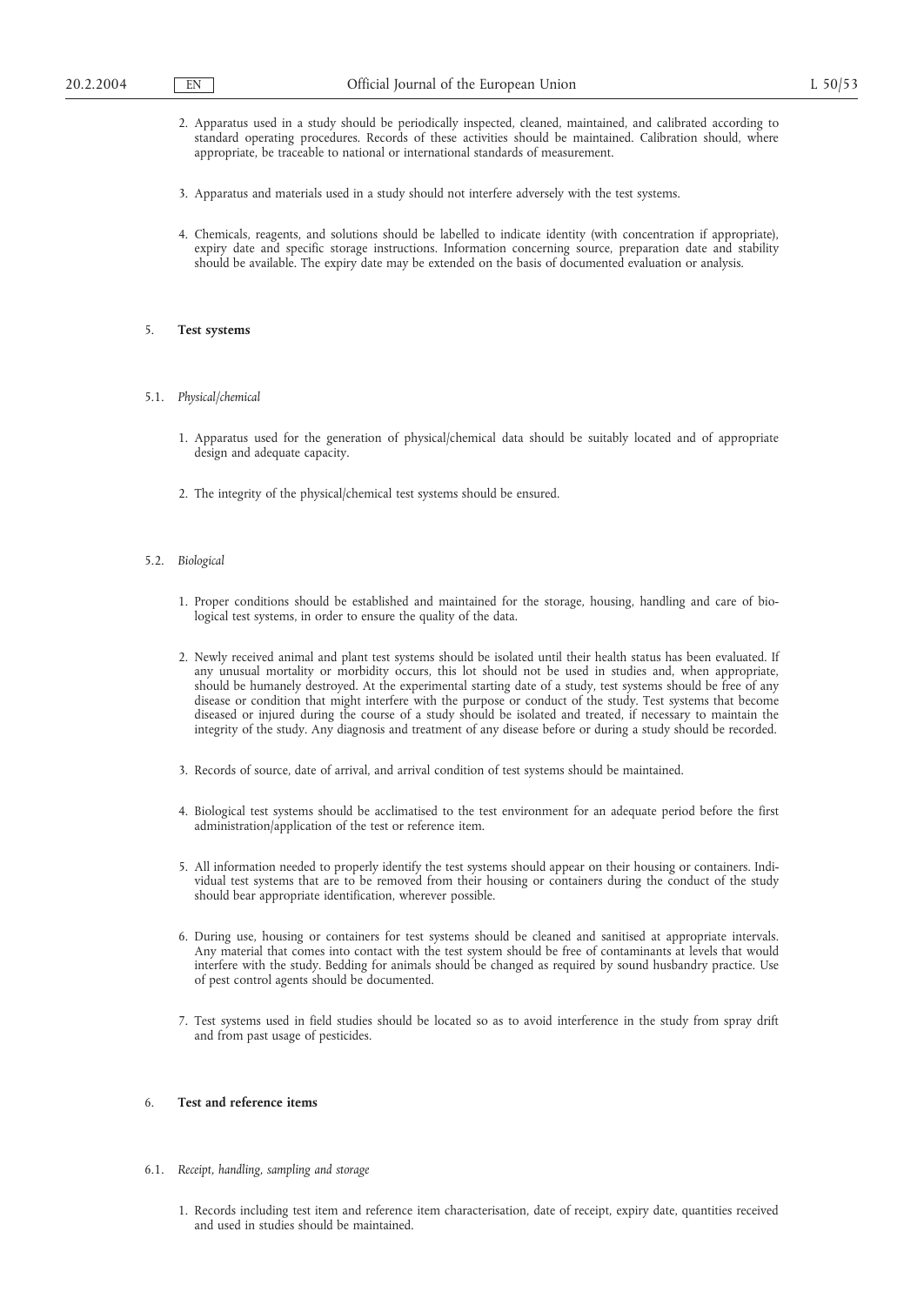- 2. Handling, sampling, and storage procedures should be identified in order that the homogeneity and stability are assured to the degree possible and contamination or mix-up are precluded.
- 3. Storage container(s) should carry identification information, expiry date, and specific storage instructions.

#### 6.2. *Characterisation*

- 1. Each test and reference item should be appropriately identified (e.g. code, chemical abstracts service registry number (CAS number), name, biological parameters).
- 2. For each study, the identity, including batch number, purity, composition, concentrations, or other characteristics to appropriately define each batch of the test or reference items should be known.
- 3. In cases where the test item is supplied by the sponsor, there should be a mechanism, developed in cooperation between the sponsor and the test facility, to verify the identity of the test item subject to the study.
- 4. The stability of test and reference items under storage and test conditions should be known for all studies.
- 5. If the test item is administered or applied in a vehicle, the homogeneity, concentration and stability of the test item in that vehicle should be determined. For test items used in field studies (e.g. tank mixes), these may be determined through separate laboratory experiments.
- 6. A sample for analytical purposes from each batch of test item should be retained for all studies except shortterm studies.

#### 7. **Standard operating procedures**

- 1. A test facility should have written standard operating procedures approved by test facility management that are intended to ensure the quality and integrity of the data generated by that test facility. Revisions to standard operating procedures should be approved by test facility management.
- 2. Each separate test facility unit or area should have immediately available current standard operating procedures relevant to the activities being performed therein. Published text books, analytical methods, articles and manuals may be used as supplements to these standard operating procedures.
- 3. Deviations from standard operating procedures related to the study should be documented and should be acknowledged by the study director and the principal investigator(s), as applicable.
- 4. Standard operating procedures should be available for, but not be limited to, the following categories of test facility activities. The details given under each heading are to be considered as illustrative examples.
	- 1. *Test and reference items*

Receipt, identification, labelling, handling, sampling and storage.

- 2. *Apparatus, materials and reagents*
	- (a) Apparatus:

use, maintenance, cleaning and calibration

(b) Computerised systems:

validation, operation, maintenance, security, change control and back-up

(c) Materials, reagents and solutions:

preparation and labelling.

3. *Record keeping, reporting, storage, and retrieval*

Coding of studies, data collection, preparation of reports, indexing systems, handling of data, including the use of computerised systems.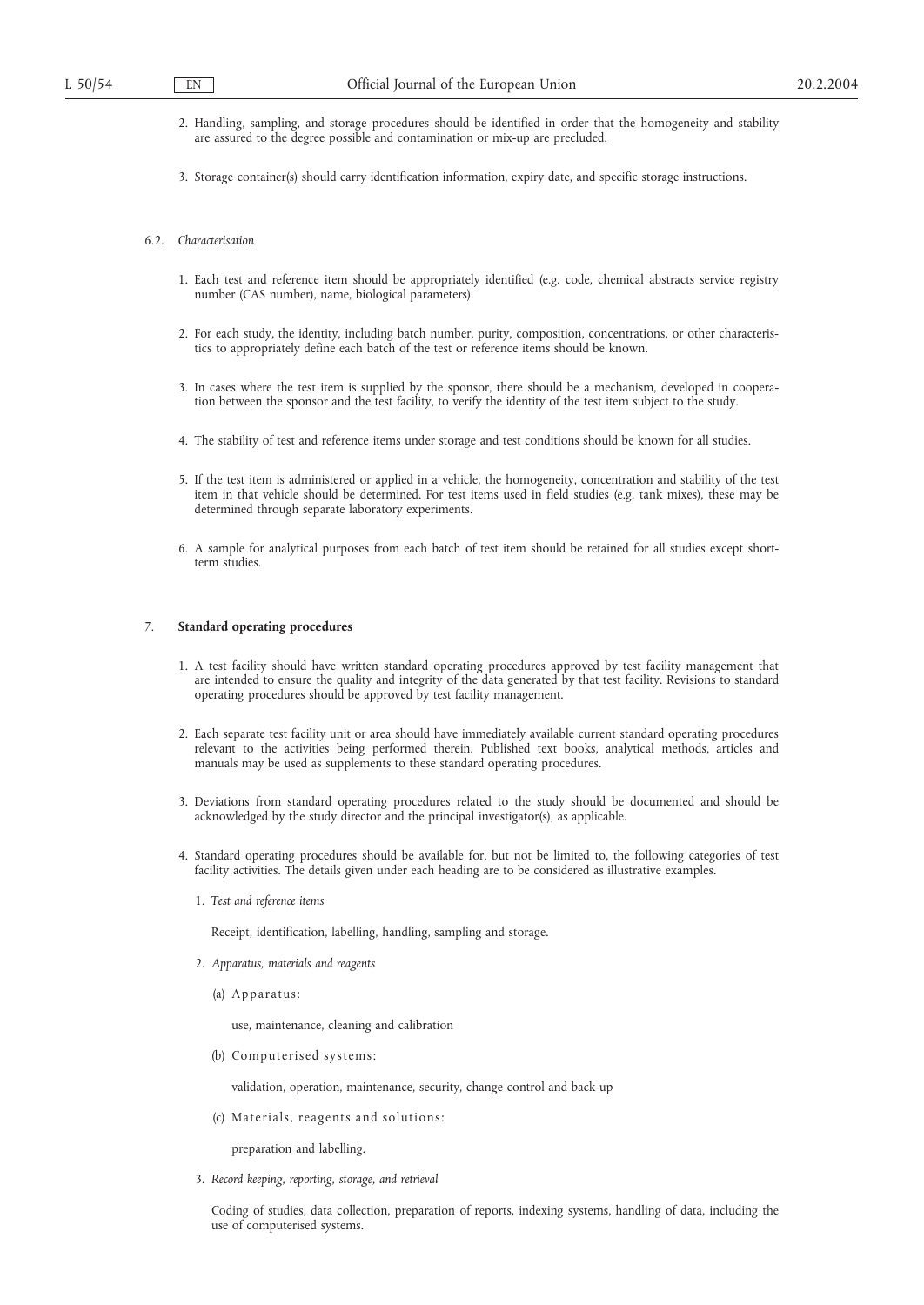- 4. *Test system (where appropriate)*
	- (a) Room preparation and environmental room conditions for the test system.
	- (b) Procedures for receipt, transfer, proper placement, characterisation, identification and care of the test system.
	- (c) Test system preparation, observations and examinations, before, during and at the conclusion of the study.
	- (d) Handling of test system individuals found moribund or dead during the study.
	- (e) Collection, identification and handling of specimens including necropsy and histopathology.
	- (f) Siting and placement of test systems in test plots.
- 5. *Quality assurance procedures*

Operation of Quality Assurance personnel in planning, scheduling, performing, documenting and reporting inspections.

#### 8. **Performance of the study**

## 8.1. *Study plan*

- 1. For each study, a written plan should exist prior to the initiation of the study. The study plan should be approved by dated signature of the study director and verified for GLP compliance by quality assurance personnel as specified in section II2(20)(b). The study plan should also be approved by the test facility management and the sponsor, if required by national regulation or legislation in the country where the study is being performed.
- 2. (a) Amendments to the study plan should be justified and approved by dated signature of the study director and maintained with the study plan.
	- (b) Deviations from the study plan should be described, explained, acknowledged and dated in a timely fashion by the study director and/or principal investigator(s) and maintained with the study raw data.
- 3. For short-term studies, a general study plan accompanied by a study specific supplement may be used.

#### 8.2. *Content of the study plan*

The study plan should contain, but not be limited to the following information:

- 1. Identification of the study, the test item and reference item
	- (a) A descriptive title
	- (b) A statement which reveals the nature and purpose of the study
	- (c) Identification of the test item by code or name (IUPAC; CAS number, biological parameters, etc.)
	- (d) The reference item to be used.
- 2. Information concerning the sponsor and the test facility
	- (a) Name and address of the sponsor
	- (b) Name and address of any test facilities and test sites involved
	- (c) Name and address of the study director
	- (d) Name and address of the principal investigator(s), and the phase(s) of the study delegated by the study director and under the responsibility of the principal investigator(s).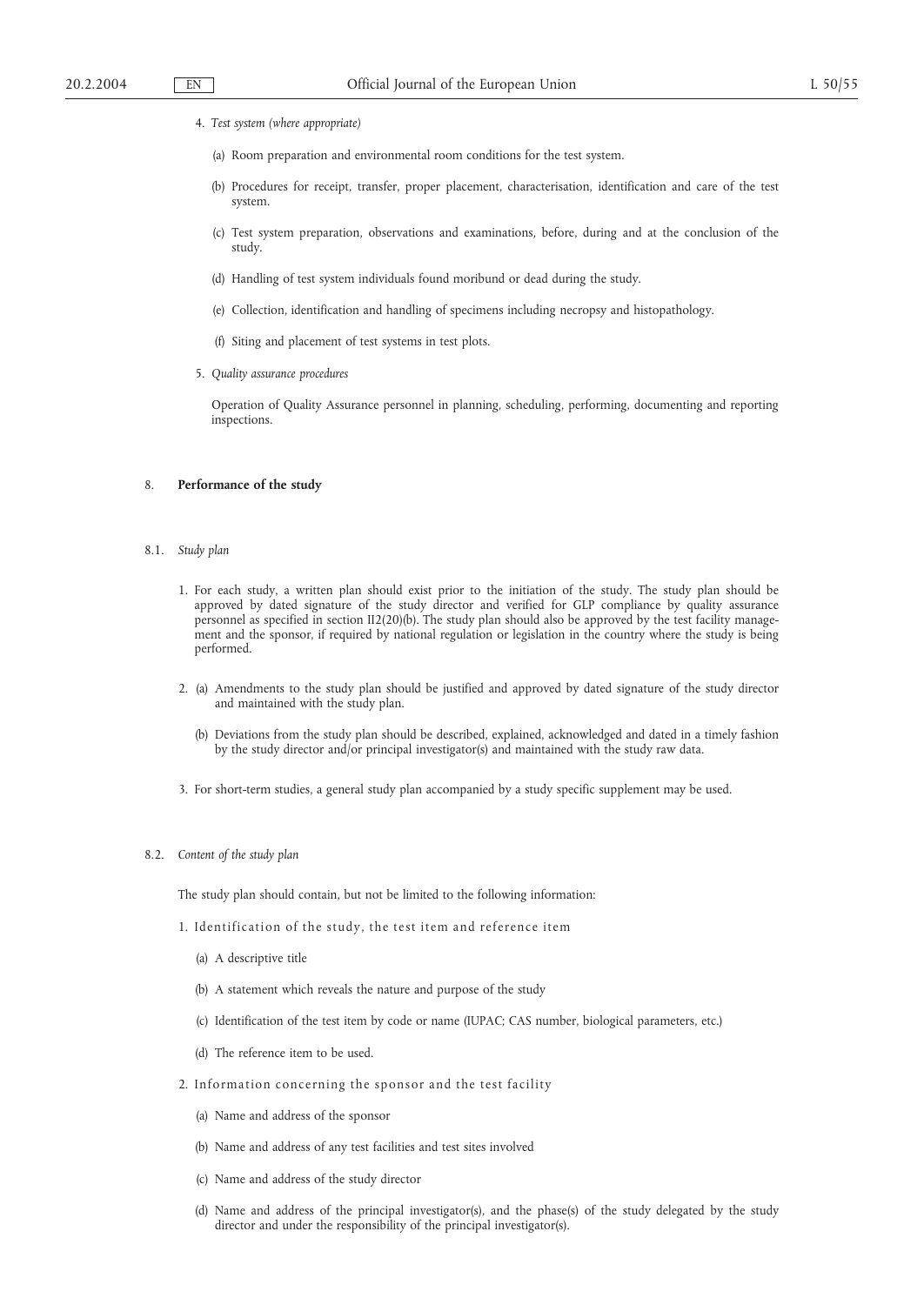#### 3. Da te s

- (a) The date of approval of the study plan by signature of the study director. The date of approval of the study plan by signature of the test facility management and sponsor if required by national regulation or legislation in the country where the study is being performed.
- (b) The proposed experimental starting and completion dates.
- 4. Test methods

Reference to the OECD test guideline or other test guideline or method to be used.

- 5. Issues (where applicable)
	- (a) The justification for selection of the test system
	- (b) Characterisation of the test system, such as the species, strain, substrain, source of supply, number, body weight range, sex, age and other pertinent information
	- (c) The method of administration and the reason for its choice
	- (d) The dose levels and/or concentration(s), frequency, and duration of administration/application;
	- (e) Detailed information on the experimental design, including a description of the chronological procedure of the study, all methods, materials and conditions, type and frequency of analysis, measurements, observations and examinations to be performed, and statistical methods to be used (if any).
- 6. R ec or ds

A list of records to be retained.

- 8.3. *Conduct of the study*
	- 1. A unique identification should be given to each study. All items concerning this study should carry this identification. Specimens from the study should be identified to confirm their origin. Such identification should enable traceability, as appropriate for the specimen and study.
	- 2. The study should be conducted in accordance with the study plan.
	- 3. All data generated during the conduct of the study should be recorded directly, promptly, accurately, and legibly by the individual entering the data. These entries should be signed or initialled and dated.
	- 4. Any change in the raw data should be made so as not to obscure the previous entry, should indicate the reason for change and should be dated and signed or initialled by the individual making the change.
	- 5. Data generated as a direct computer input should be identified at the time of data input by the individual(s) responsible for direct data entries. Computerised system design should always provide for the retention of full audit trails to show all changes to the data without obscuring the original data. It should be possible to associate all changes to data with the persons having made those changes, for example, by use of timed and dated (electronic) signatures. Reason for changes should be given.

#### 9. **Reporting of study results**

- 9.1. *General*
	- 1. A final report should be prepared for each study. In the case of short-term studies, a standardised final report accompanied by a study specific extension may be prepared.
	- 2. Reports of principal investigators or scientists involved in the study should be signed and dated by them.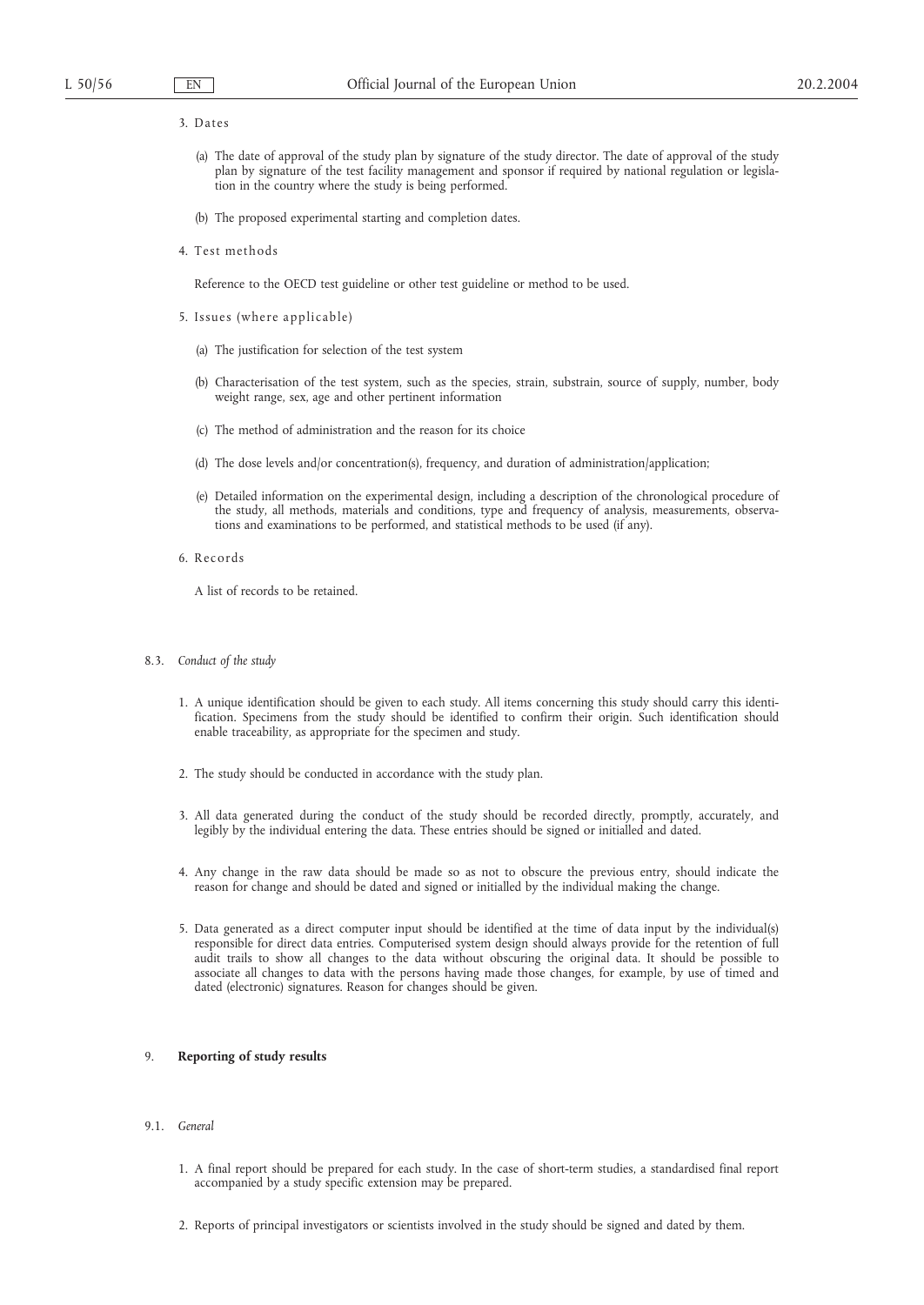- 3. The final report should be signed and dated by the study director to indicate acceptance of responsibility for the validity of the data. The extent of compliance with these principles of good laboratory practice should be indicated.
- 4. Corrections and additions to a final report should be in the form of amendments. Amendments should clearly specify the reason for the corrections or additions and should be signed and dated by the study director.
- 5. Reformatting of the final report to comply with the submission requirements of a national registration or regulatory authority does not constitute a correction, addition or amendment to the final report.
- 9.2. *Content of the final report*

The final report should include, but not be limited to, the following information:

- 1. Identification of the study, the test item and reference item
	- (a) A descriptive title
	- (b) Identification of the test item by code or name (IUPAC, CAS number, biological parameters, etc.)
	- (c) Identification of the reference item by name
	- (d) Characterisation of the test item including purity, stability and homogeneity.
- 2. Information concerning the sponsor and the test facility
	- (a) Name and address of the sponsor
	- (b) Name and address of any test facilities and test sites involved
	- (c) Name and address of the study director
	- (d) Name and address of the principal investigator(s) and the phase(s) of the study delegated, if applicable
	- (e) Name and address of scientists having contributed reports to the final report.
- 3. Dates

Experimental starting and completion dates.

4. Statement

A quality assurance programme statement listing the types of inspections made and their dates, including the phase(s) inspected, and the dates any inspection results were reported to management and to the study director and principal investigator(s), if applicable. This statement would also serve to confirm that the final report reflects the raw data.

- 5. Description of materials and test methods
	- (a) Description of methods and materials used
	- (b) Reference to OECD test guideline or other test guideline or method.
- 6. R esults
	- (a) A summary of results
	- (b) All information and data required by the study plan
	- (c) A presentation of the results, including calculations and determinations of statistical significance
	- (d) An evaluation and discussion of the results and, where appropriate, conclusions.
- 7. Storage

The location(s) where the study plan, samples of test and reference items, specimens, raw data and the final report are to be stored.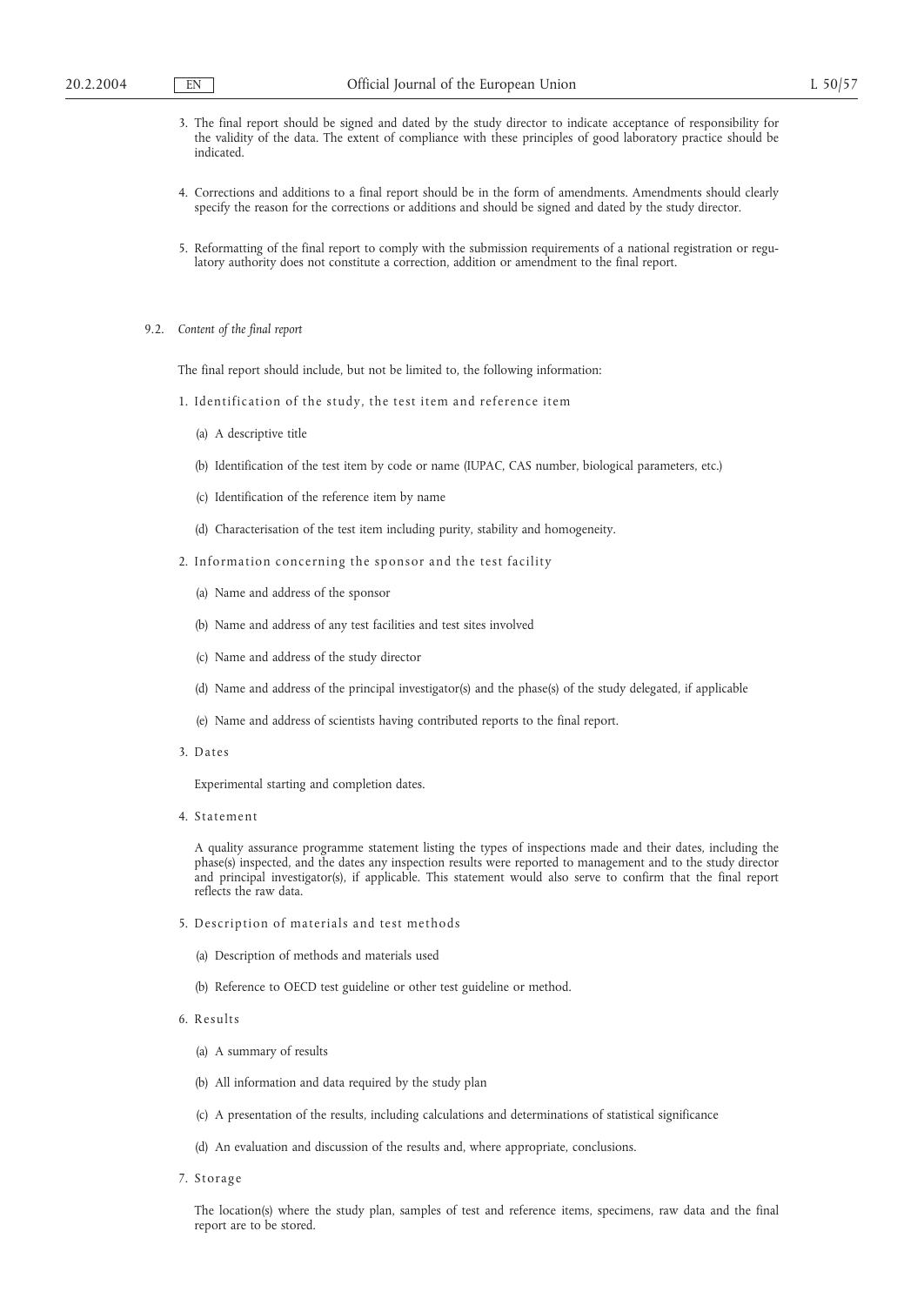## 10. **Storage and retention of records and materials**

- 10.1. The following should be retained in the archives for the period specified by the appropriate authorities:
	- (a) the study plan, raw data, samples of test and reference items, specimens, and the final report of each study;
	- (b) records of all inspections performed by the quality assurance programme, as well as master schedules;
	- (c) records of qualifications, training, experience and job descriptions of personnel;
	- (d) records and reports of the maintenance and calibration of apparatus;
	- (e) validation documentation for computerised systems;
	- (f) the historical file of all standard operating procedures;
	- (g) environmental monitoring records.

In the absence of a required retention period, the final disposition of any study materials should be documented. When samples of test and reference items and specimens are disposed of before the expiry of the required retention period for any reason, this should be justified and documented. Samples of test and reference items and specimens should be retained only as long as the quality of the preparation permits evaluation.

- 10.2. Material retained in the archives should be indexed so as to facilitate orderly storage and retrieval.
- 10.3. Only personnel authorised by management should have access to the archives. Movement of material in and out of the archives should be properly recorded.
- 10.4. If a test facility or an archive contracting facility goes out of business and has no legal successor, the archive should be transferred to the archives of the sponsor(s) of the study(s).